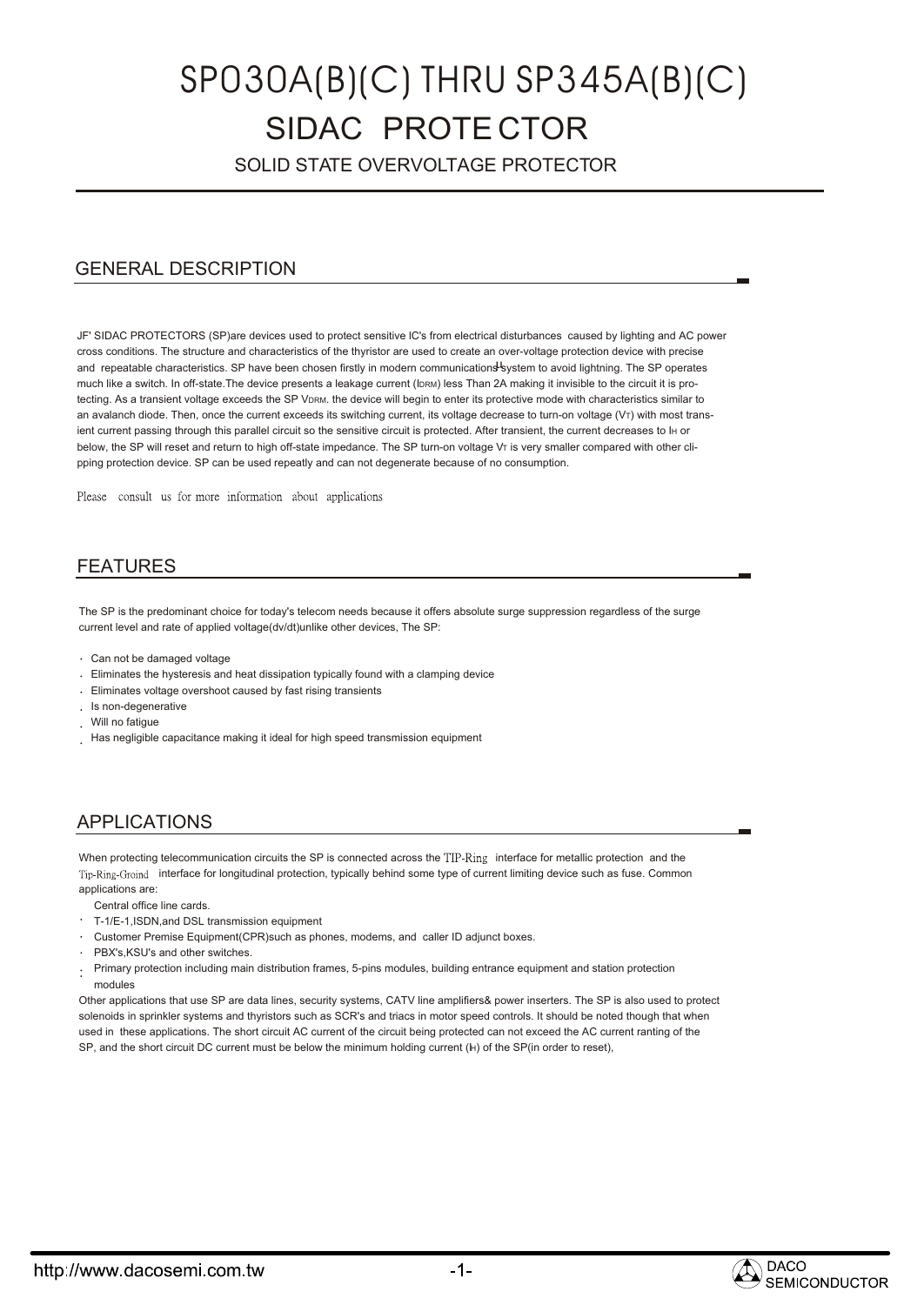### **SIDAC PROTECTOR ( SOLID STATE OVERVOLTAGE PROTECTOR) SP030B THRU SP345B SP030A THRU SP345A SP030C THRU SP345C**



Dimensions in inches and (millimeters)

# MAXIMUM RATINGS AND ELECTRICAL CHARACTERISTICS

Rating at 25°C ambient temp. unless otherwise specified.

Single phase, half sine wave, 60 Hz, resistive or inductive load. For capacitive load, derate current by 20 %.

| Characteristic                                                                                     | Symbol                | <b>SP</b><br><b>SP</b><br>030A<br><b>SP</b><br>030A                                                                             | <b>SP</b><br>030A 064A<br><b>SP</b><br>064A<br><b>SP</b><br>064A | <b>SP</b><br>100A<br><b>SP</b><br>100A<br><b>SP</b><br>100A | <b>SP</b><br>120A<br><b>SP</b><br>120A<br><b>SP</b><br>120A | <b>SP</b><br>120A<br><b>SP</b><br>120A<br><b>SP</b><br>120A | <b>SP</b><br> 150A <br><b>SP</b><br>150A<br><b>SP</b><br>150A | <b>SP</b><br>220A<br><b>SP</b><br>220A<br><b>SP</b><br>220A | <b>SP</b><br>240A<br><b>SP</b><br>240A<br><b>SP</b><br>240A | <b>SP</b><br><b>SP</b><br>270A 320A<br><b>SP</b><br>270A 320A | <b>SP</b><br>270A 320A<br><b>SP</b><br><b>SP</b> | Units        |
|----------------------------------------------------------------------------------------------------|-----------------------|---------------------------------------------------------------------------------------------------------------------------------|------------------------------------------------------------------|-------------------------------------------------------------|-------------------------------------------------------------|-------------------------------------------------------------|---------------------------------------------------------------|-------------------------------------------------------------|-------------------------------------------------------------|---------------------------------------------------------------|--------------------------------------------------|--------------|
| Max.<br><b>Breakover Voltage</b>                                                                   | <b>V<sub>BO</sub></b> | 27                                                                                                                              | 58                                                               | 90                                                          | 120                                                         | 135                                                         | 170                                                           | 190                                                         | 220                                                         | 275                                                           | 300                                              |              |
| (Instantaneous Clamping Voltage)<br>Mini.                                                          | <b>V<sub>BO</sub></b> | 36                                                                                                                              | 70                                                               | 125                                                         | 145                                                         | 165                                                         | 225                                                           | 265                                                         | 300                                                         | 350                                                           | 400                                              | <b>Volts</b> |
| <b>Minimum Blocking Voltage</b>                                                                    | VDRM.                 | 20                                                                                                                              | 50                                                               | 75                                                          | 95                                                          | 110                                                         | 140                                                           | 160                                                         | 180                                                         | 200                                                           | 240                                              | <b>Volts</b> |
| Maximum Peak off - stat Current at VDRM                                                            | IDRM.                 | 2.0                                                                                                                             |                                                                  |                                                             |                                                             |                                                             | mAmps                                                         |                                                             |                                                             |                                                               |                                                  |              |
| Maximum Continue off - stat DC or<br><b>RMS Current</b>                                            | Iт                    | 0.1                                                                                                                             |                                                                  |                                                             |                                                             |                                                             | Amps                                                          |                                                             |                                                             |                                                               |                                                  |              |
| Minimum Holding Current                                                                            | lн                    | 150                                                                                                                             |                                                                  |                                                             |                                                             |                                                             |                                                               | mAmps                                                       |                                                             |                                                               |                                                  |              |
| Peak on - stat Current at $I = IA$                                                                 | <b>V<sub>TM</sub></b> | 5.0                                                                                                                             |                                                                  |                                                             |                                                             |                                                             |                                                               | <b>Volts</b>                                                |                                                             |                                                               |                                                  |              |
| <b>Typical Switching Current</b>                                                                   | ls.                   | 250                                                                                                                             |                                                                  |                                                             |                                                             |                                                             | mAmps                                                         |                                                             |                                                             |                                                               |                                                  |              |
| <b>Typical Junction Capacitance</b>                                                                | Co                    | 100                                                                                                                             | 60                                                               |                                                             |                                                             | 30                                                          |                                                               |                                                             | 40                                                          |                                                               |                                                  | PF           |
| 10x160ms<br><b>Maximum Peak Pulse Current</b><br>10x560ms<br>$(TJ \leq 150^{\circ}C)$<br>10x1000ms | <b>IPP</b>            | 150(SPXXXA)<br>200(SPXXXA)<br>100(SPXXXA)<br>150(SPXXXA)<br>100(SPXXXA)<br>50(SPXXXA)<br>60(SPXXXA)<br>90(SPXXXA)<br>50(SPXXXA) |                                                                  |                                                             |                                                             | Amps                                                        |                                                               |                                                             |                                                             |                                                               |                                                  |              |
| Peak one Cycle Sin Surge Current 50Hz/60Hz                                                         | <b>ITSM</b>           | 16.7/20(SPXXXA)<br>25/30(\$PXXXB)<br>50/60 SPXXXC                                                                               |                                                                  |                                                             |                                                             |                                                             | Amps                                                          |                                                             |                                                             |                                                               |                                                  |              |
| Maxmum Cirtical Rate of Rise of on-state<br>Current A/mA                                           | Di/dt                 | 100                                                                                                                             |                                                                  |                                                             |                                                             |                                                             |                                                               |                                                             |                                                             |                                                               |                                                  |              |
| Operating Junction temperature range                                                               | ТJ                    | $-40$ to $+150$                                                                                                                 |                                                                  |                                                             |                                                             | ົເ                                                          |                                                               |                                                             |                                                             |                                                               |                                                  |              |
| Storage temperature range                                                                          | Tstg                  | $-65$ to $+150$                                                                                                                 |                                                                  |                                                             | ℃                                                           |                                                             |                                                               |                                                             |                                                             |                                                               |                                                  |              |

http://www.dacosemi.com.tw

60HZ

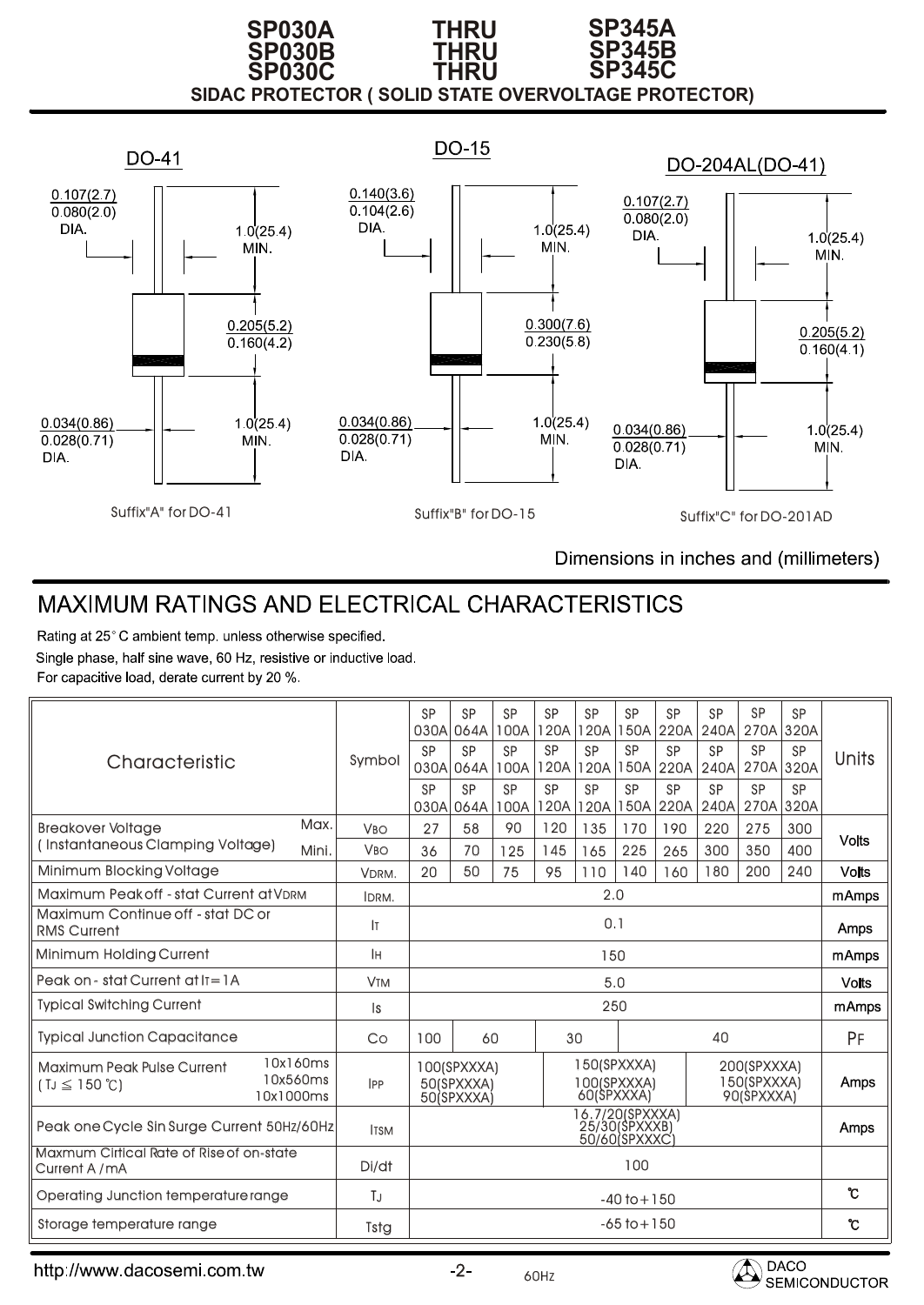# SIDAC PROTE CTOR ( SOLID STATE OVERVOLTAGE PROTECTOR)

Notes:

1.All measurements are at 60Hz with resistive load at ambient temperature of+25 C unless otherwise specified.

2.Storage temperature range(Tsrc) is -65°C to +150 C

3.Junction temperature range(TJ) is -40 C to +150 C

4.Lead solder temperature is a maximum of the +230 C for 10 seconds , 0.375"(9.5mm)lead length

5.All SP's are bidirectional and all electrical parameters apply to both the forward and reverse polarities

6.All SP's meet the surge requirements of the following standards

| <b>CCITTK17-20</b> | 10/700mA             | 1.5KV |  |  |  |
|--------------------|----------------------|-------|--|--|--|
|                    | 5/310 <sub>m</sub> A | 38A   |  |  |  |
| <b>VDE0433</b>     | 10/700mA             | 2KV   |  |  |  |
|                    | 5/200mA              | 50A   |  |  |  |
| <b>CENT</b>        | 0.5/700mA            | 1.5KV |  |  |  |
|                    | 0.2/310mA            | 38A   |  |  |  |

## QUALITY ASSURANCE

| Test Description          | Conditions                                      | Comments                                                                                 |  |  |  |  |
|---------------------------|-------------------------------------------------|------------------------------------------------------------------------------------------|--|--|--|--|
| Surge (Ipp)               | <b>Rated Current</b>                            | Repeated 2 times in the normal<br>sequence of testing                                    |  |  |  |  |
| Breakover Voltage(VBO)    | VBo in forward and<br>reverse directions        | All devices fully characterized on voltage<br>to ensure proper operation and reliability |  |  |  |  |
| Holding Current(IH)       | Measured for the rated<br>minimum value         | Measured for the rated<br>minimum value                                                  |  |  |  |  |
| Peak On-state Voltage(Vr) | Measured with 1 amp<br><b>RMS or DC current</b> | Measured with 1 amp<br><b>RMS or DC current</b>                                          |  |  |  |  |
| Leakage Current(IDRM)     | Measured at 80%<br>of Rated VBO                 | Measured at 80%<br>of Rated VBO                                                          |  |  |  |  |

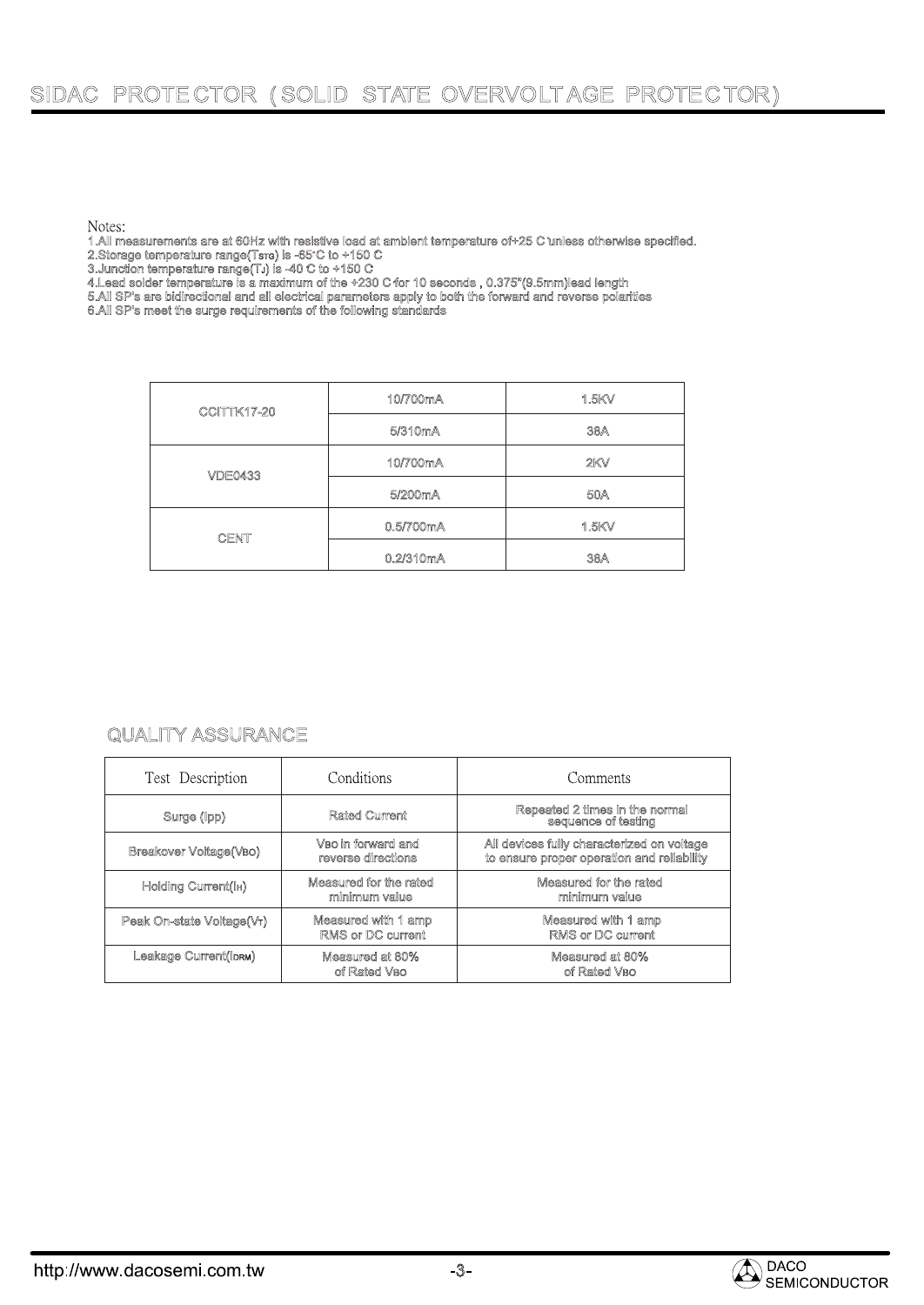# SIDAC PROTE CTOR ( SOLID STATE OVERVOLTAGE PROTECTOR)







-I

-I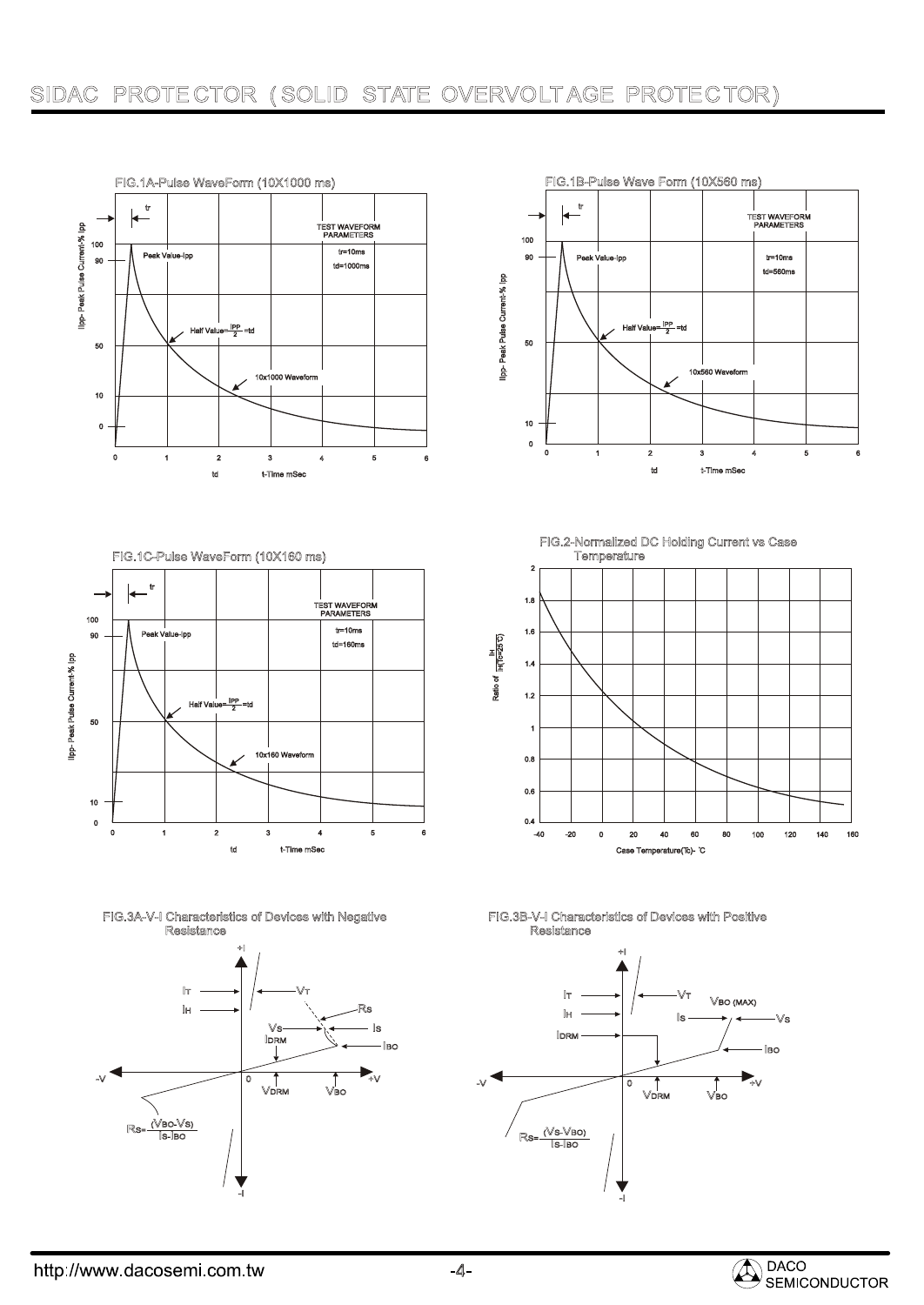



FIG.6-Peak On-State Voltage Vs Peak On-State 120 100 Peak Instantaneous On-state Current (IT)-Amps Peak Instantaneous On-state Current (IT)-Amps Tc=25 C 80 60 50&75 Amp Devices 40 20  $0\frac{L}{0}$ 0 1 2 3 4 5 6 Peak Instantaneous On-state Voltage (VT)-Volts





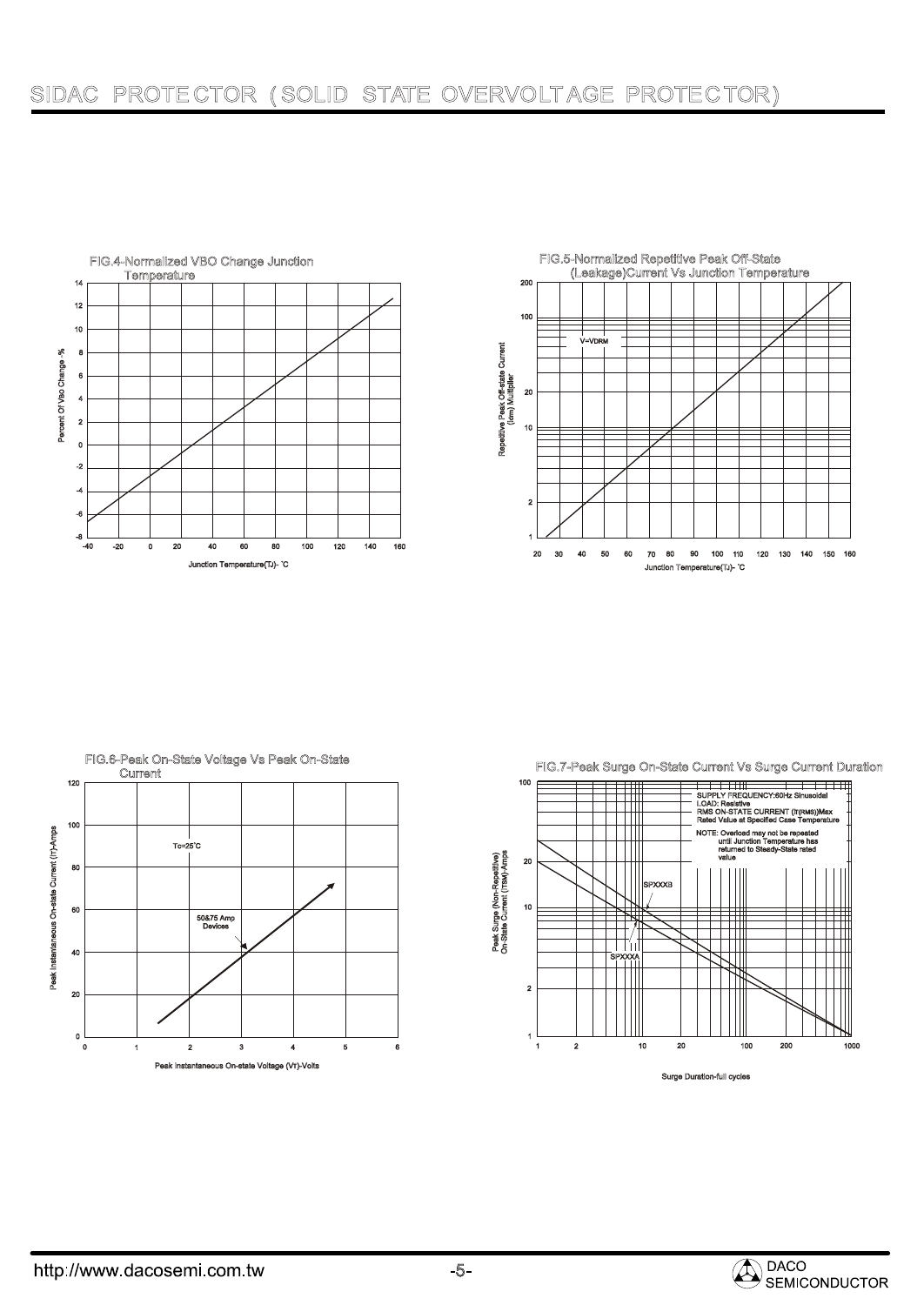# SIDAC PROTE CTOR ( SOLID STATE OVERVOLTAGE PROTECTOR)

# APPLICATIONS NOTES:

#### 1. HOW TO CHOICE A SIDAC PROTECTOR

When selecting a SIDAC PROTECTOR, The following criteria should be used:

#### (1)Off-state voltage(VDRM)

The VDRM of the SP must be greater than maximum operating voltage of circuit that SP is protecting. For example: a POTS (Plain Old Telephone Service) application, convert the maximum operating ring(150VEMS)to a peak voltage and add the maximum DC bias of the central office battery,

#### VDRM >268.8V

(2)Switching voltage(Vs)

 The Vs of the SP should be equal to or less than the instantaneous peak voltage rating of the component it protecting.

For example: VS Vrelay breakdown

(3) Peak Pulse Current (IPP)

For circuits that do not require additional series the surge current rating(IPP)of the SP should be greater than or equal to the surge current associated with the lightning tests of the applicable Regulatory requirement(IPK)

#### IPP IPK

 For circuits that utilize additional series resistance , the surge current ratings(IPP)of the SP should be greater than or equal to the available surge currents associated with the lightning immunity tests of the applicable Regulatory requirement(IPK(available))

#### IPP IPK (available)

The maximum available surge current is calculated by dividing the peak surge voltage(VPK)by the total circuit impedance(RTOTAL)

#### IPK(available)=VPK/RTOTAL

For longitudial surges(TIP-GND,RING-GND), RTOTAL is calculated for both TIP and RING

#### Rsource=VPK/IPK

RTOTAL=RTIP+Rsource

#### RTOTAL=RRING+Rsource

For metallic surges(TIP-RING):

#### Rsource=VPK/IPK

RTOTAL=RTIP+Rsource+RRING

For example 1: the type A surge requirement of bellcore 1089 with 30 W on Tip and 30 W on ring,

#### IPK=100A, 10X1000 mS

For example 2: The surge requirement of bellcore 1089 with 30 W on Tip and 30 W on ring,

# IPK=100A, 10X1000 mS

VPK=1000V